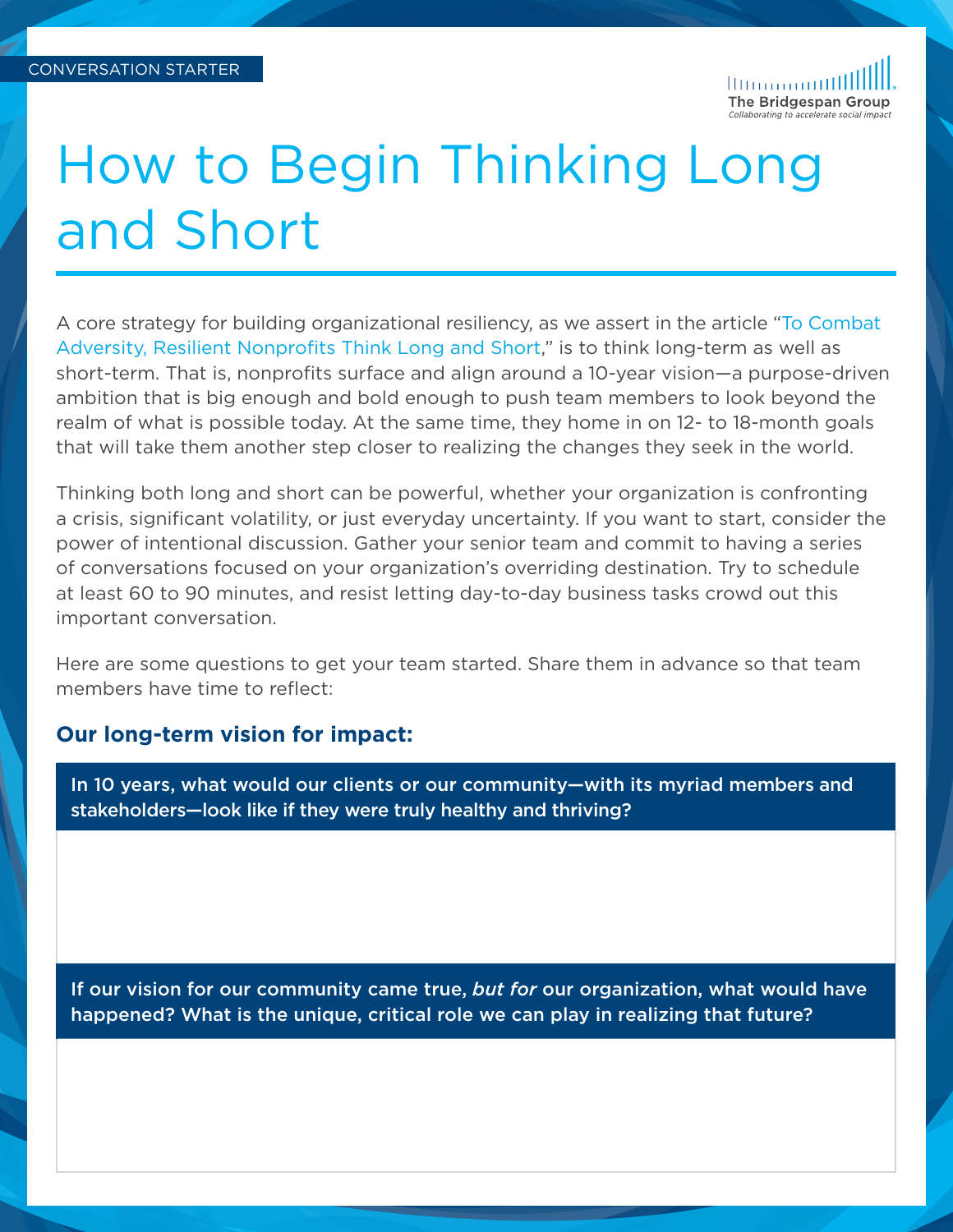**Our short-term vision for impact:** If we are on a journey toward that future…

mmmmmillll. The Bridgespan Group

What part of our core work should grow?

What might need to evolve or change?

What new areas of work should we pursue?

What might we need to stop doing, even if it feels hard or scary?